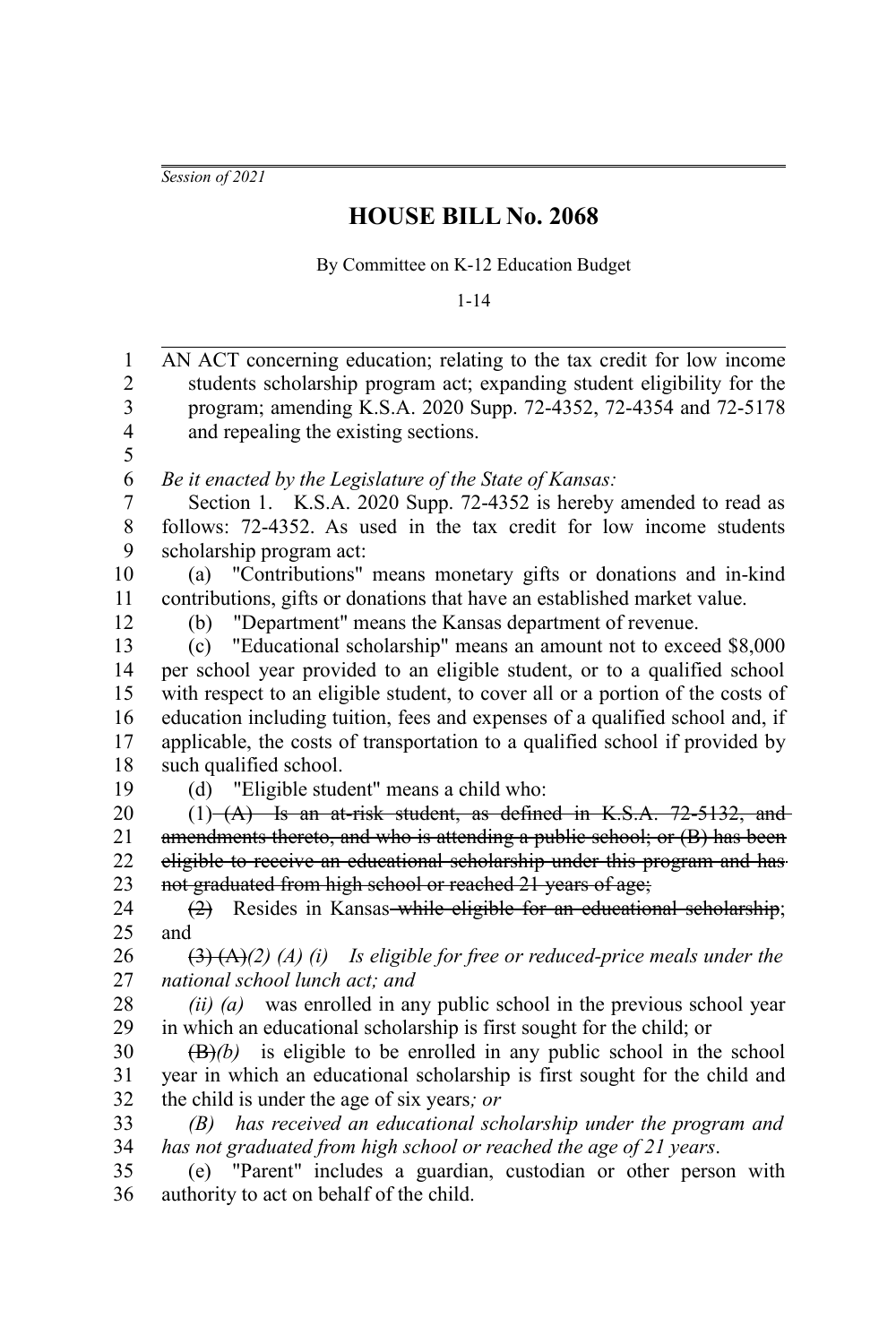(f) "Program" means the tax credit for low income students scholarship program established in K.S.A. 72-4351 through 72-4357, and amendments thereto. 1 2 3

(g) "Public school" means an elementary school that is operated by a school district, and identified by the state board as one of the lowest 100 performing elementary schools with respect to student achievement among all elementary schools operated by school districts for the current school year *any school operated by a unified school district under the laws of this state*. 4 5 6 7 8 9

10 11

(h) "Qualified school" means any nonpublic school that*:*

*(1)* Provides education to elementary or secondary students,*;*

*(2) is accredited by the state board or a national or regional accrediting agency that is recognized by the state board for the purpose of satisfying the teaching performance assessment for professional licensure;* 12 13 14

*(3)* has notified the state board of its intention to participate in the program*;* and 15 16

*(4)* complies with the requirements of the program. On and after July 1, 2020, a qualified school shall be accredited by the state board or a national or regional accrediting agency that is recognized by the state board for the purpose of satisfying the teaching performance assessment for professional licensure. 17 18 19 20 21

(i) "Scholarship granting organization" means an organization that complies with the requirements of this program and provides educational scholarships to eligible students or to qualified schools in which parents have enrolled eligible students.  $22$ 23 24 25

(j) "School district" or "district" means any unified school district organized and operating under the laws of this state. 26 27

(k) "School year" shall have the meaning ascribed thereto *means the same as* in K.S.A. 72-5132, and amendments thereto. 28 29

30 31 (l) "Secretary" means the secretary of revenue. (m) "State board" means the state board of education.

Sec. 2. K.S.A. 2020 Supp. 72-4354 is hereby amended to read as follows: 72-4354. (a) To be eligible to participate in the program, a scholarship granting organization shall comply with the following: 32 33 34

(1) The scholarship granting organization shall notify the secretary and the state board of the scholarship granting organization's intent to provide educational scholarships; 35 36 37

(2) upon granting an educational scholarship, the scholarship granting organization shall report such information to the state board; 38 39

(3) the scholarship granting organization shall provide verification to the secretary that the scholarship granting organization is exempt from federal income taxation pursuant to section  $501(c)(3)$  of the federal internal revenue code of 1986; 40 41 42 43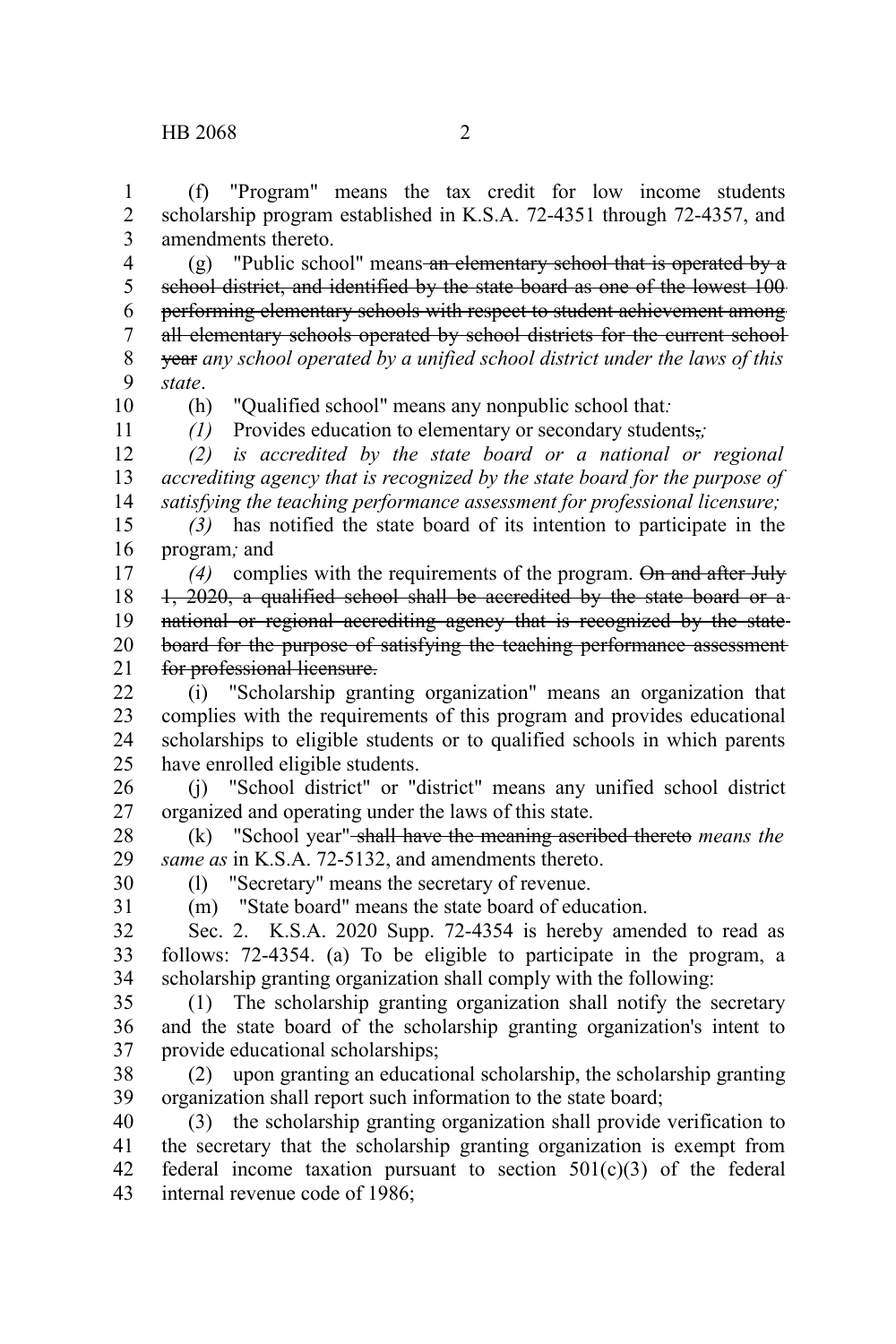(4) upon receipt of contributions in an aggregate amount or value in excess of \$50,000 during a school year, a scholarship granting organization shall file with the state board either: 1 2 3

- 4
- 5 6

(A) A surety bond payable to the state in an amount equal to the aggregate amount of contributions expected to be received during the school year; or

(B) financial information demonstrating the scholarship granting organization's ability to pay an aggregate amount equal to the amount of the contributions expected to be received during the school year, which must be reviewed and approved of in writing by the state board; 7 8 9 10

(5) scholarship granting organizations that provide other nonprofit services in addition to providing educational scholarships shall not commingle contributions made under the program with other contributions made to such organization. A scholarship granting organization under this subsection shall also file with the state board, prior to the commencement of each school year, either: 11 12 13 14 15 16

(A) A surety bond payable to the state in an amount equal to the aggregate amount of contributions expected to be received during the school year; or 17 18 19

(B) financial information demonstrating the nonprofit organization's ability to pay an aggregate amount equal to the amount of the contributions expected to be received during the school year, which must be reviewed and approved of in writing by the state board; 20 21 22 23

(6) each qualified school receiving educational scholarships from the scholarship granting organization shall annually certify to the scholarship granting organization its compliance with the requirements of the program; 24 25 26

(7) at the end of the calendar year, the scholarship granting organization shall have its accounts examined and audited by a certified public accountant. Such audit shall include, but not be limited to, information verifying that the educational scholarships awarded by the scholarship granting organization were distributed to qualified schools with respect to eligible students determined by the state board under K.S.A. 72-4353(c), and amendments thereto, and information specified in this section. Prior to filing a copy of the audit with the state board, such audit shall be duly verified and certified by a certified public accountant; and 27 28 29 30 31 32 33 34 35 36

(8) if a scholarship granting organization decides to limit the number or type of qualified schools who will receive educational scholarships, the scholarship granting organization shall provide, in writing, the name or names of those qualified schools to any contributor and the state board. 37 38 39 40

(b) No scholarship granting organization shall provide an educational scholarship with respect to any eligible student to attend any qualified school with paid staff or paid board members, or relatives thereof, in 41 42 43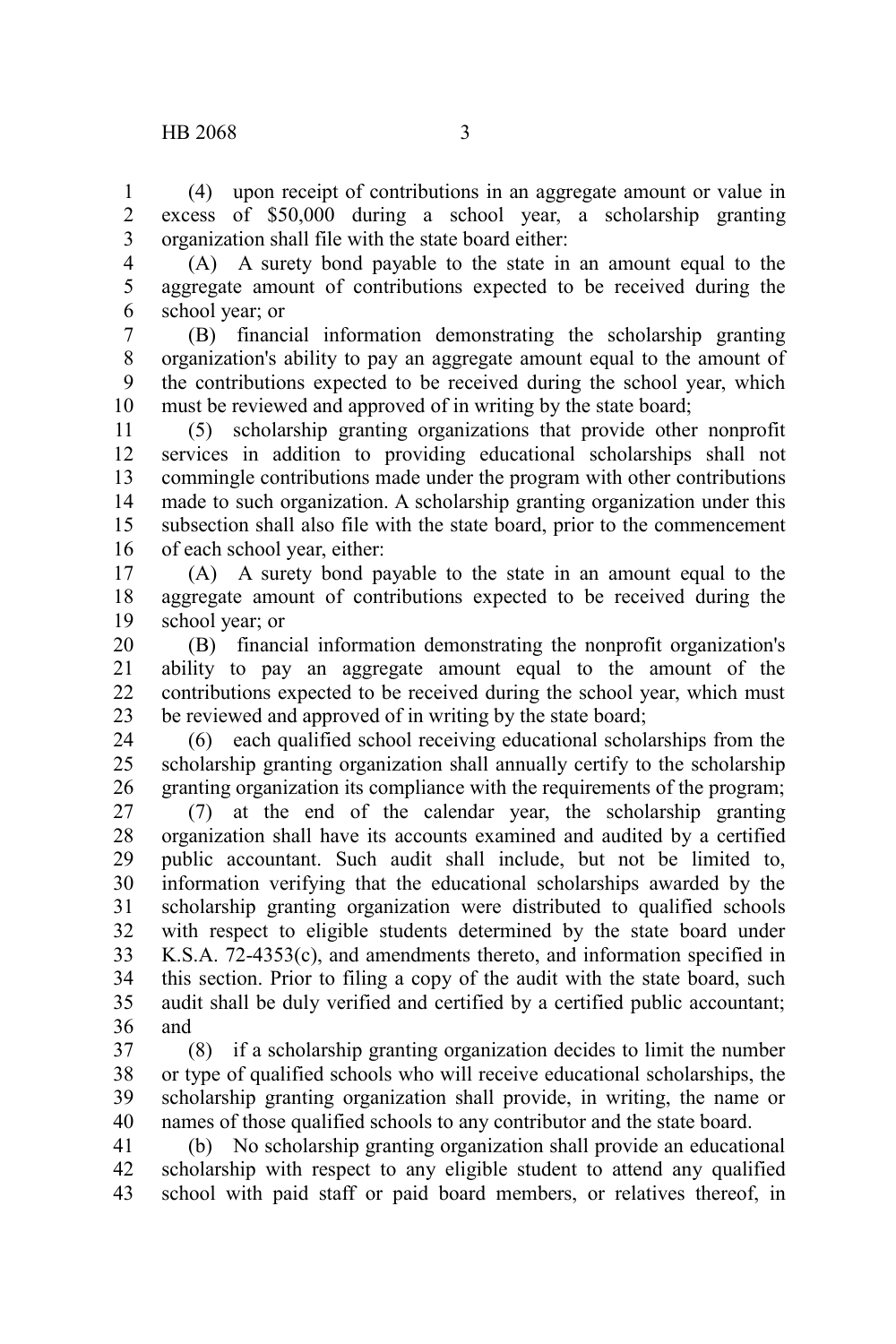common with the scholarship granting organization. 1

(c) The scholarship granting organization shall disburse not less than 90% of contributions received pursuant to the program in the form of educational scholarships within 36 months of receipt of such contributions. If such contributions have not been disbursed within the applicable 36 month time period, then the scholarship granting organization shall not accept new contributions until 90% of the received contributions have been disbursed in the form of educational scholarships. Any income earned from contributions must be disbursed in the form of educational scholarships. 2 3 4 5 6 7 8 9 10

(d) A scholarship granting organization may continue to provide an educational scholarship with respect to a student who was an eligible student in the year immediately preceding the current school year. 11 12 13

 $(e)$  (e)  $(1)$  A scholarship granting organization shall direct payments of educational scholarships to the qualified school attended by the eligible student or in which the eligible student is enrolled. Payment may be made by check made payable to both the parent and the qualified school or to only the qualified school. If an eligible student transfers to a new qualified school during a school year, the scholarship granting organization shall direct payment in a prorated amount to the original qualified school and the new qualified school based on the eligible student's attendance. If the eligible student transfers to a public school and enrolls in such public school after September 20 of the current school year, the scholarship granting organization shall direct payment in a prorated amount to the original qualified school and the public school based on the eligible student's attendance. The prorated amount to the public school shall be considered a donation and shall be paid to the school district of such public school in accordance with K.S.A. 72-1142, and amendments thereto. 14 15 16 17 18 19 20 21 22 23 24 25 26 27 28

(2) As used in this subsection, the term "public school" means any school operated by a school district. 29 30

(f) *Each qualified school shall provide a link to the state department of education's webpage where the reports prepared pursuant to K.S.A. 72- 5170, and amendments thereto, and K.S.A. 2020 Supp. 72-5178, and amendments thereto, for such school are published. The link shall be prominently displayed on the school's accountability reports webpage.* 31 32 33 34 35

*(g)* By June 1 of each year, a scholarship granting organization shall submit a report to the state board for the educational scholarships provided in the immediately preceding 12 months. Such report shall be in a form and manner as prescribed by the state board, approved and signed by a certified public accountant, and shall contain the following information: 36 37 38 39 40

41

(1) The name and address of the scholarship granting organization;

(2) the name and address of each eligible student with respect to whom an educational scholarship was awarded by the scholarship granting 42 43